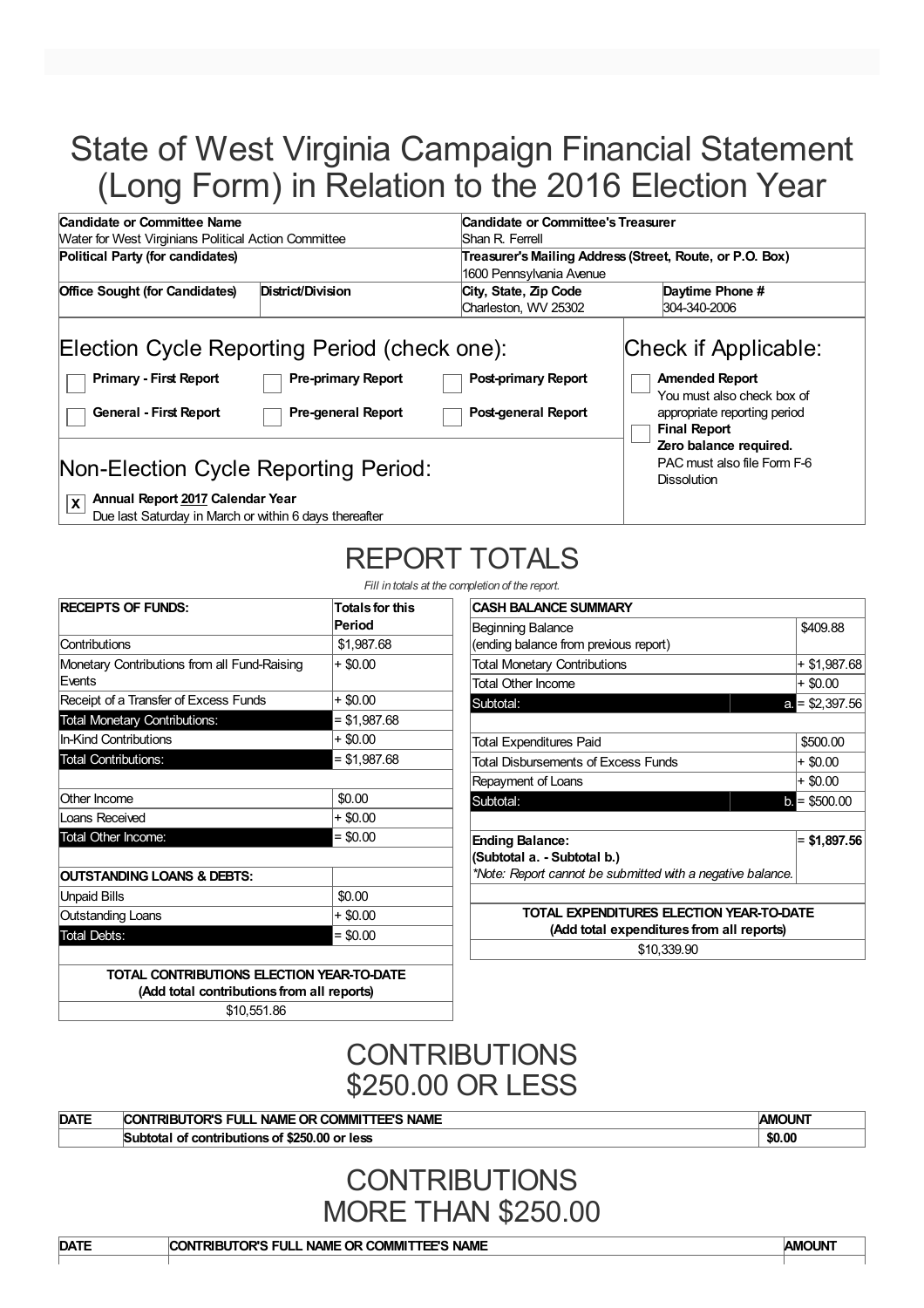| Dec 22, 2016 | Shan R Ferrell<br>Address: Contributor's Job: (individual contributor only) -<br>Where Contributor Works: (individual contributor only) -                                                                                                                                                                       | \$40.00    |
|--------------|-----------------------------------------------------------------------------------------------------------------------------------------------------------------------------------------------------------------------------------------------------------------------------------------------------------------|------------|
|              | Affiliation: (political committee only) -<br>Mailing Address:                                                                                                                                                                                                                                                   |            |
| Dec 22, 2016 | Carolyn Mount<br>Address: Contributor's Job: (individual contributor only) -<br>Where Contributor Works: (individual contributor only) -<br>Affiliation: (political committee only) -<br>Mailing Address:                                                                                                       | \$76.92    |
| Feb 2, 2017  | Shan R Ferrell<br>Address: Contributor's Job: (individual contributor only) -<br>Where Contributor Works: (individual contributor only) -<br>Affiliation: (political committee only) -<br>Mailing Address:                                                                                                      | \$60.00    |
| Feb 2, 2017  | Carolyn Mount<br>Address: Contributor's Job: (individual contributor only) -<br>Where Contributor Works: (individual contributor only) -<br>Affiliation: (political committee only) -<br>Mailing Address:                                                                                                       | \$115.38   |
| Feb 2, 2017  | Jeffrey McIntyre<br>Address: 1600 Pennsylvania Avenue<br>Chrleston, WV, 25302, US<br>Contributor's Job: (individual contributor only) - President<br>Where Contributor Works: (individual contributor only) - West Virginia American Water<br>Affiliation: (political committee only) -<br>Mailing Address:     | \$1,000.00 |
| Mar 8, 2017  | Shan R Ferrell<br>Address: Contributor's Job: (individual contributor only) -<br>Where Contributor Works: (individual contributor only) -<br>Affiliation: (political committee only) -<br>Mailing Address:                                                                                                      | \$40.00    |
| Mar 8, 2017  | Carolyn Mount<br>Address: 1600 Pennsylvania Avenue<br>Charleston, WV, 25302, US<br>Contributor's Job: (individual contributor only) - Human Resources<br>Where Contributor Works: (individual contributor only) - West Virginia American Water<br>Affiliation: (political committee only) -<br>Mailing Address: | \$76.92    |
| Mar 24, 2017 | Shan R Ferrell<br>Address: Contributor's Job: (individual contributor only) -<br>Where Contributor Works: (individual contributor only) -<br>Affiliation: (political committee only) -<br>Mailing Address:                                                                                                      | \$40.00    |
| Mar 24, 2017 | Carolyn Mount<br>Address: 1600 Pennsylvania Avenue<br>Charleston, WV, 25302, US<br>Contributor's Job: (individual contributor only) - Human Resources<br>Where Contributor Works: (individual contributor only) - West Virginia American Water<br>Affiliation: (political committee only) -<br>Mailing Address: | \$538.46   |
|              | Subtotal of all contributions of more than \$250.00                                                                                                                                                                                                                                                             | \$1,987.68 |
|              | Subtotal of all contributions of \$250 or less                                                                                                                                                                                                                                                                  | \$0.00     |
|              | <b>Total Contributions:</b>                                                                                                                                                                                                                                                                                     | \$1,987.68 |

## FUND-RAISING EVENTS

#### **All monetary contributions received at a fundraiser must be reported in the Event Summary below.**

If contributor's name and amount are not listed, the contribution must be turned over to the West Virginia General Revenue Fund. The only exception to this rule may apply to political party executive committees. (WV Code 3-8-5a).

### OTHER INCOME: INTEREST, REFUNDS, MISCELLANEOUS **RECEIPTS**

**Date Source of Income Type of Receipt Amount COMEX 10 COMEX 10 COMEX 10 COMEX 10 COMEX 10 COMEX 10 COMEX 10 COMEX 10 COMEX 10 COMEX 10 COMEX 10 COMEX 10 COMEX 10 COMEX 10 COMEX 10 COM**  $Total Other Income:$ 

## IN-KIND CONTRIBUTIONS